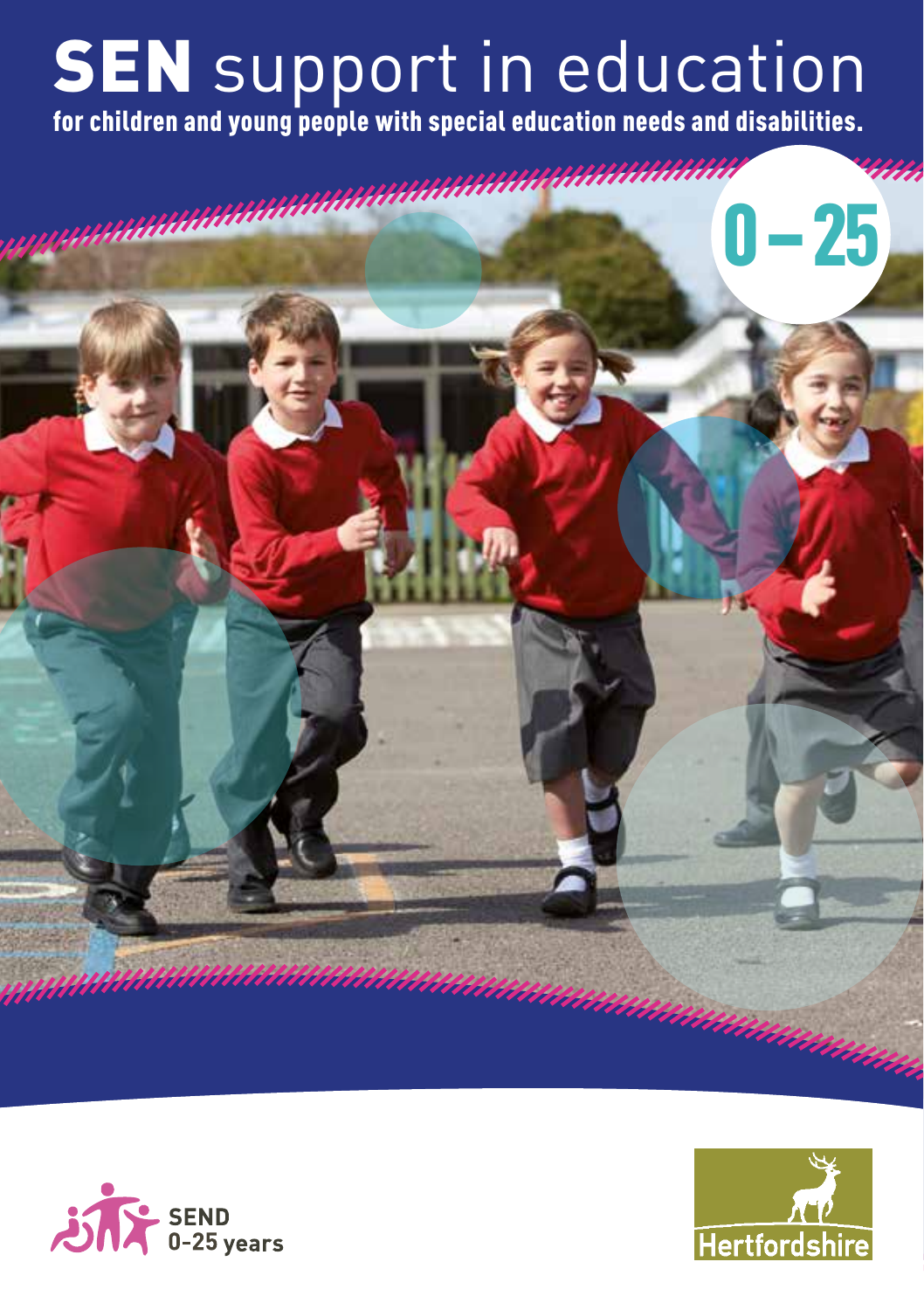# Introduction



Children and young people with special educational needs (SEN) all have learning difficulties or disabilities that make it harder for them to learn than most children and young people of the same age.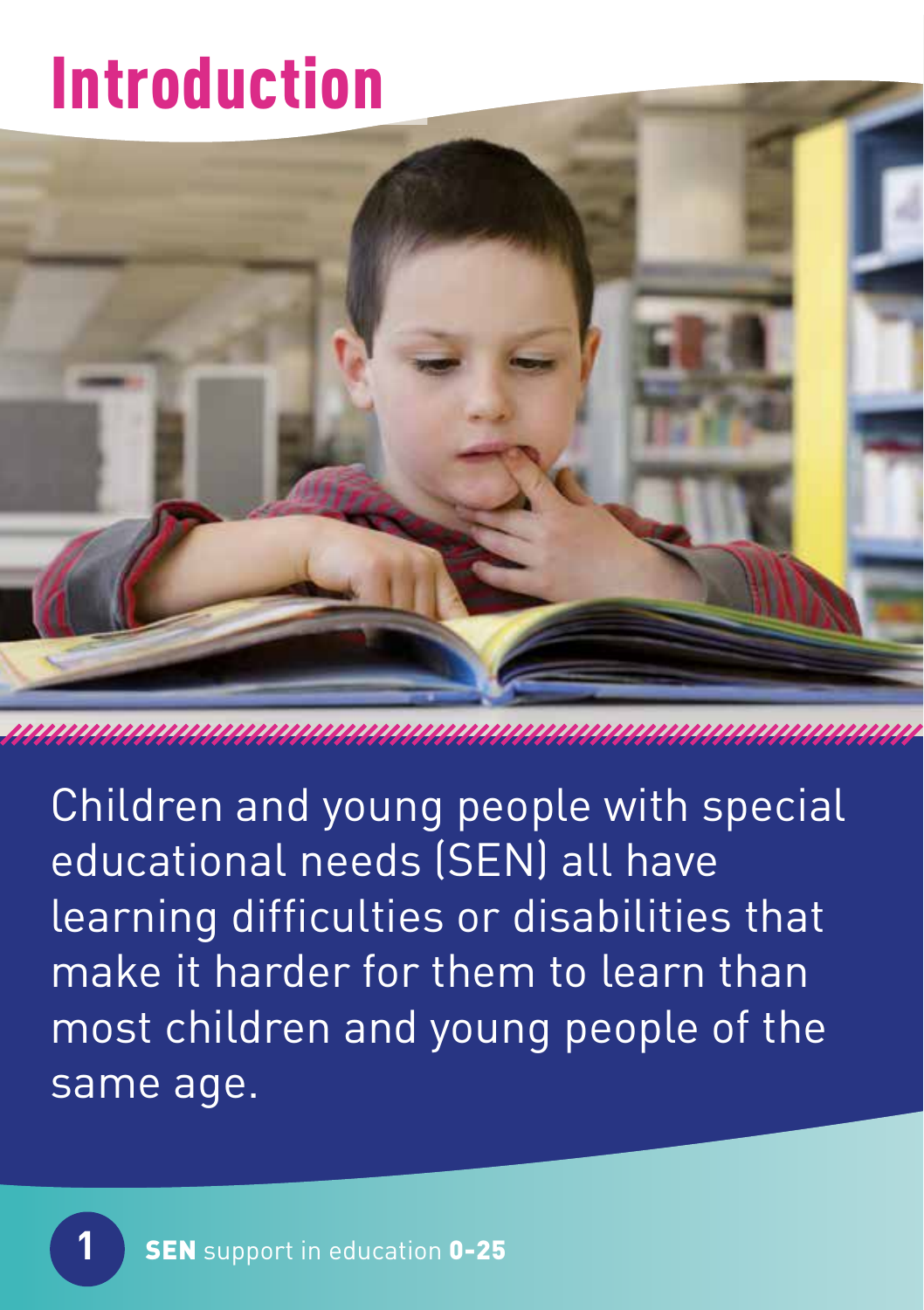Children and young people with SEN may need extra help because of a range of needs. Sometimes having special educational needs can include more than one of these areas:

### Communication and

interaction – for example. where children and young people have speech, language and communication difficulties which make it difficult for them to make sense of language or to understand how to communicate effectively and appropriately with others. Having English as an additional language is not, on its own a special educational need.

#### Cognition (understanding

and learning) - for example, where children and young people learn at a slower pace than others their age, have difficulties with organisation and memory skills, or have a specific learning difficulty affecting one particular part of their learning performance such as in literacy or numeracy.

#### Social, emotional and mental health difficulties – for

example, where children and young people have difficulty managing their relationships with other people, are withdrawn, or if they behave in ways that may hinder their and other children's learning or that have an impact on their health and wellbeing.

### Sensory and/or physical

needs - for example, children and young people with visual and/or hearing impairments, or a physical need that means they need additional ongoing support and equipment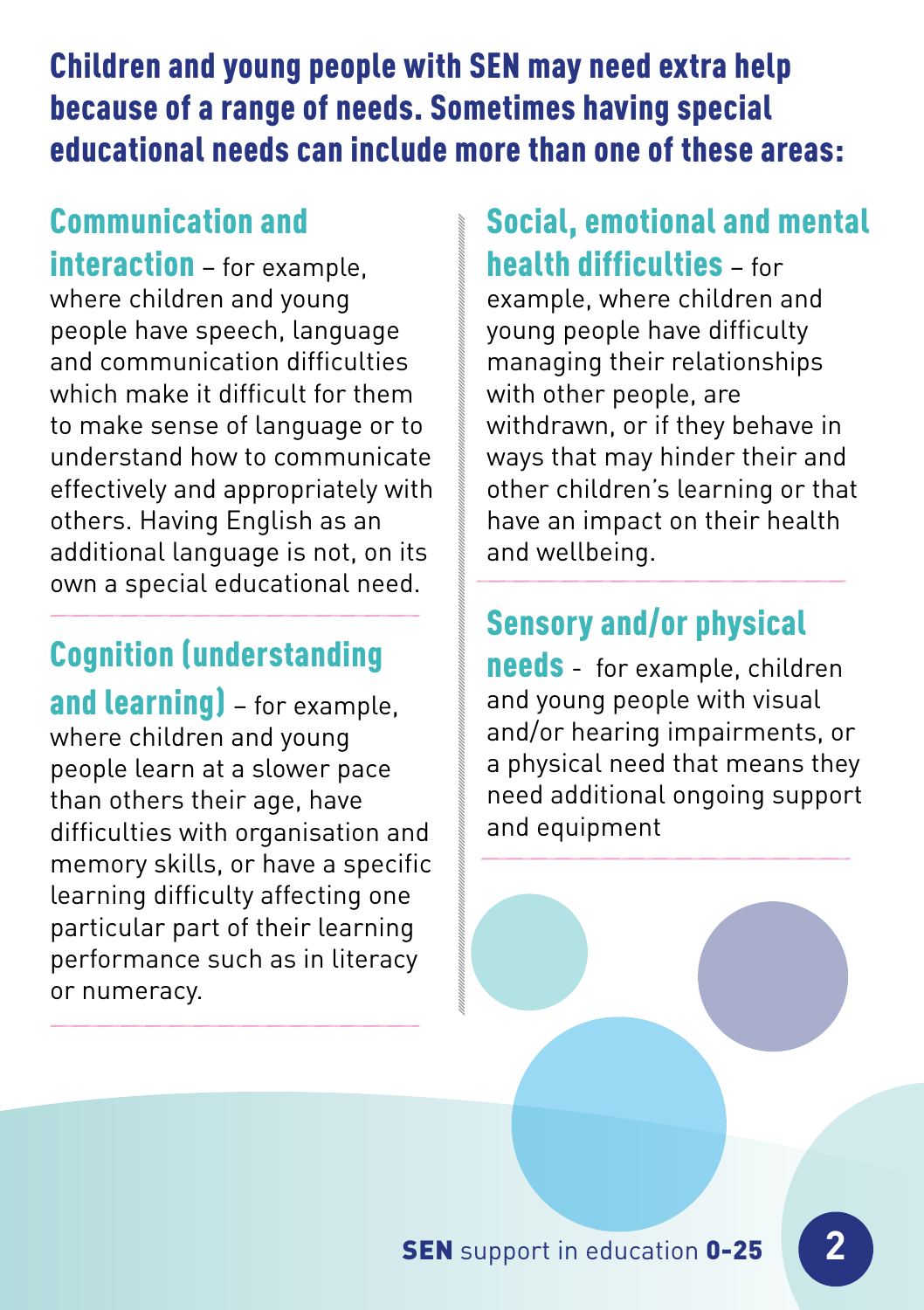Many children and young people with SEN may also have a disability. The Equality Act 2010 requires that educational settings (such as nursery, schools or colleges) and the local authority:

- - Must not **directly or indirectly discriminate against, harass or victimise disabled children and young people**
	- Must **make reasonable adjustments, including the provision of auxiliary aids and services, so that disabled children and young people are not disadvantaged compared with other children and young people. This duty is 'anticipatory' – people need to think in advance about what disabled children and young people might need.**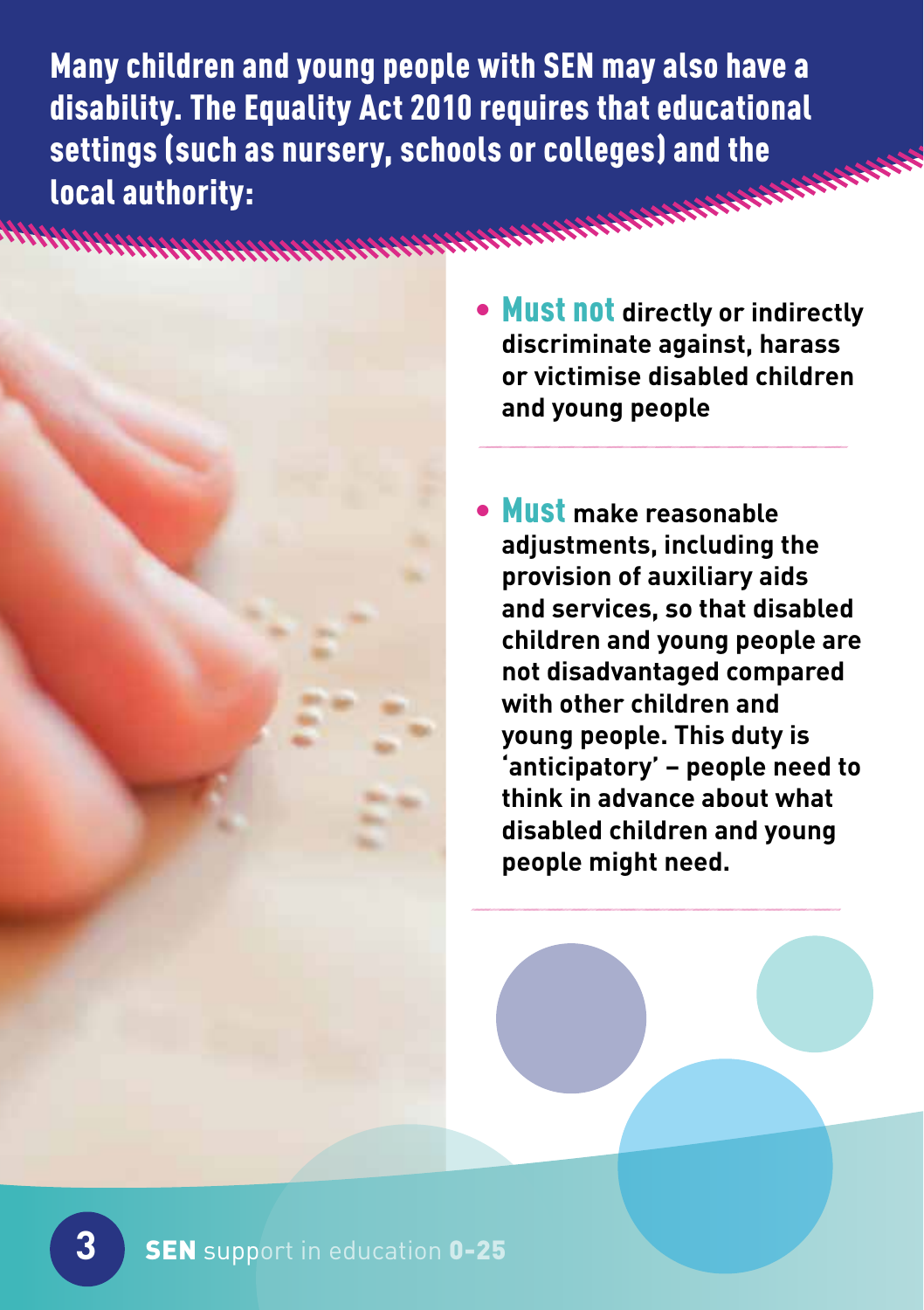## SEN support in mainstream settings

This booklet is about the support that mainstream settings should provide for children and young people with special educational needs (SEN). A setting is anywhere education takes place for example nurseries, schools and colleges.

The Special Educational Needs or Disability (SEND) Code of Practice (0 to 25 years) says:

**All children and young people are entitled to an appropriate education that enables them to make progress so that they:** 

- **achieve their best**
- **become confdent individuals living fulfilling lives, and**
- **make a successful transition into adulthood, whether into employment, further or higher education or training (paragraph 61.)**



You can access and download a copy of the SEND Code of Practice online at **www.gov.uk** and search 'SEND Code of Practice'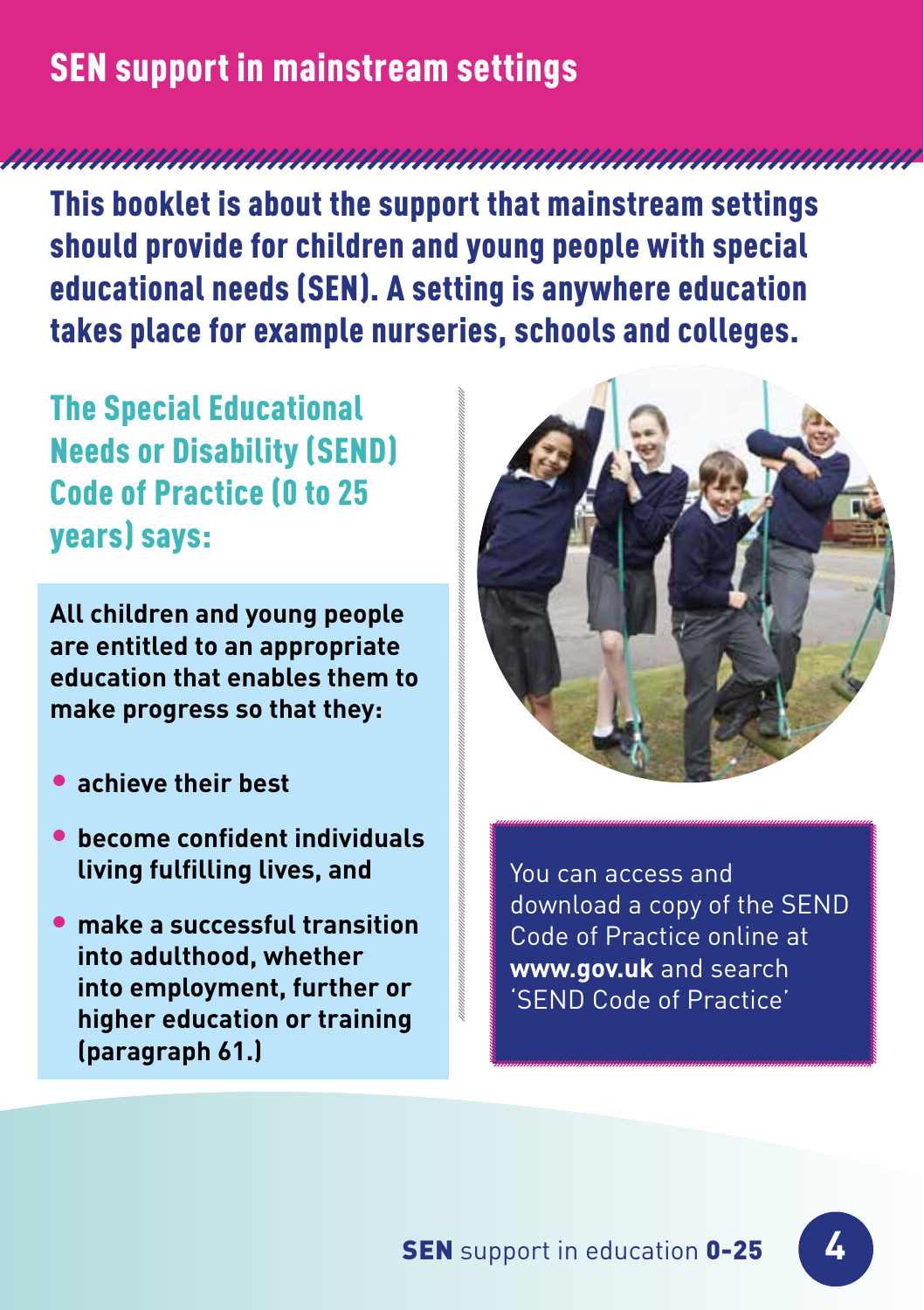## What are the duties on settings and the local authority towards children and young people with SEN?

Most children and young people with SEN have their needs met through mainstream education provision. All settings are responsible for meeting the needs of children and young people with SEN. The SEND Code of Practice says all teachers are teachers of SEN and they are responsible for the progress that all children make. Settings should have high expectations for all pupils.

#### The SEND Code of Practice says all mainstream settings must:

- **Use their best endeavours to make sure that a child with SEN gets the support they need – this means doing everything they can to meet children and young people's SEN**
- **Ensure that children and young people with SEN engage in the activities of the setting alongside pupils who do not have SEN**
- **Designate a teacher to be responsible for coordinating SEN provision – the SEN Coordinator (SENCo).**
- **Inform parents when they are making special educational provision for a child**
- **Publish a SEN information report and their arrangements for the admission of disabled children, the steps being taken to prevent disabled children from being treated less favourably than others, the facilities provided to enable access to the setting for disabled children and their accessibility plan showing how they plan to improve access progressively over time (6.2)**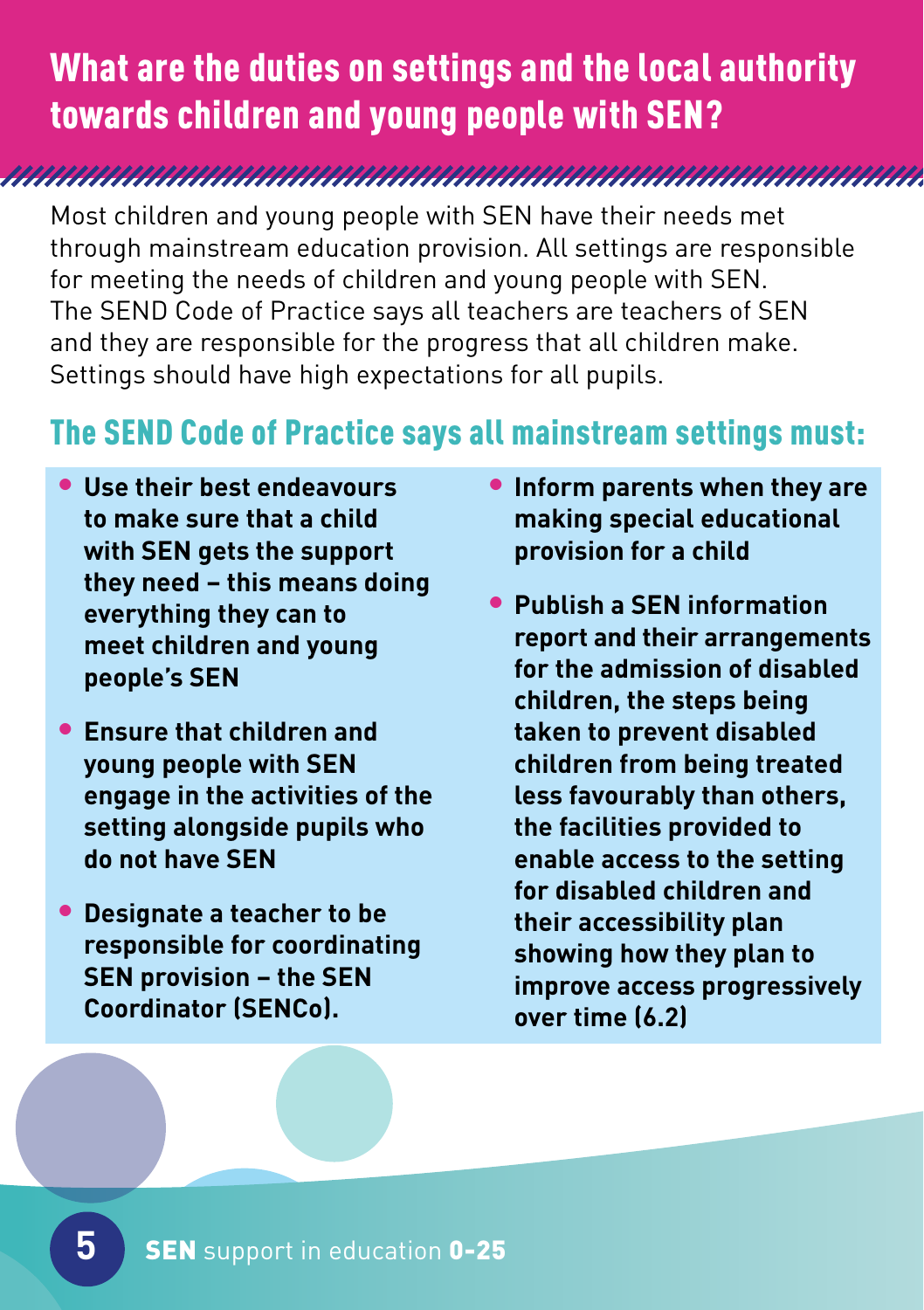Local authorities have a number of duties towards children and young people including identifying and assessing those with SEN, working with other services such as educational settings, health and social care and providing information and advice. In carrying out all these duties the Children and Families Act 2014 states:

#### In the case of a child or young person, a local authority in England must have regard to the following matters in particular:

- **support necessary to feelings of the child and**  his or her parent, or the **the enable participa**<br>weight of the those decisions **those decisions young person**
- **and his or her parents, or the and his or her parent, or the and his or her parent, or the and his or her parent. young person, participating exercise of the function** to help him or her achieve
- The importance of the child *[Part 3, Section 19]* **and his or her parent, or the young person, being provided**

• **The views, wishes and with the information and** 

• The importance of the child <sup>•</sup> The need to support the child<br>and his or her narents or the **and his or her parent, or the as fully as possible in facilitate the development of decisions relating to the the child or young person and the best possible educational concerned and other outcomes**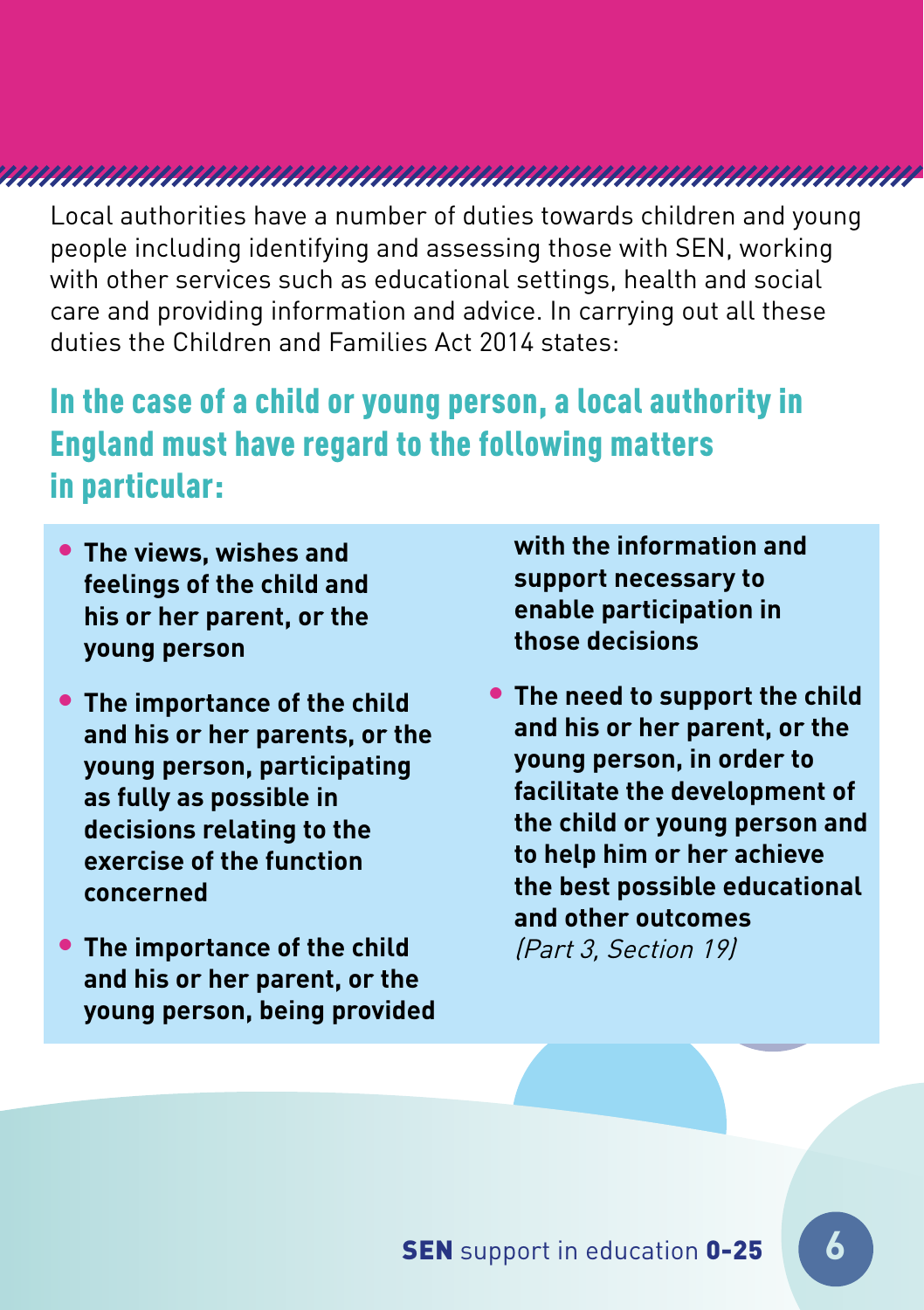#### What is SEN support?

Every child and young person with special educational needs should have SEN support. This means help that is additional to or different from, the support generally given to other children and young people of the same age.

The purpose of SEN support is to help children and young people achieve the outcomes or learning objectives set for them by the setting.

Settings should involve parents in this process.

If your child was on School Action or School Action Plus they should have now transferred to SEN support.

Every setting must publish a SEN information report about the SEN provision the setting makes. You can find this on the setting's website.

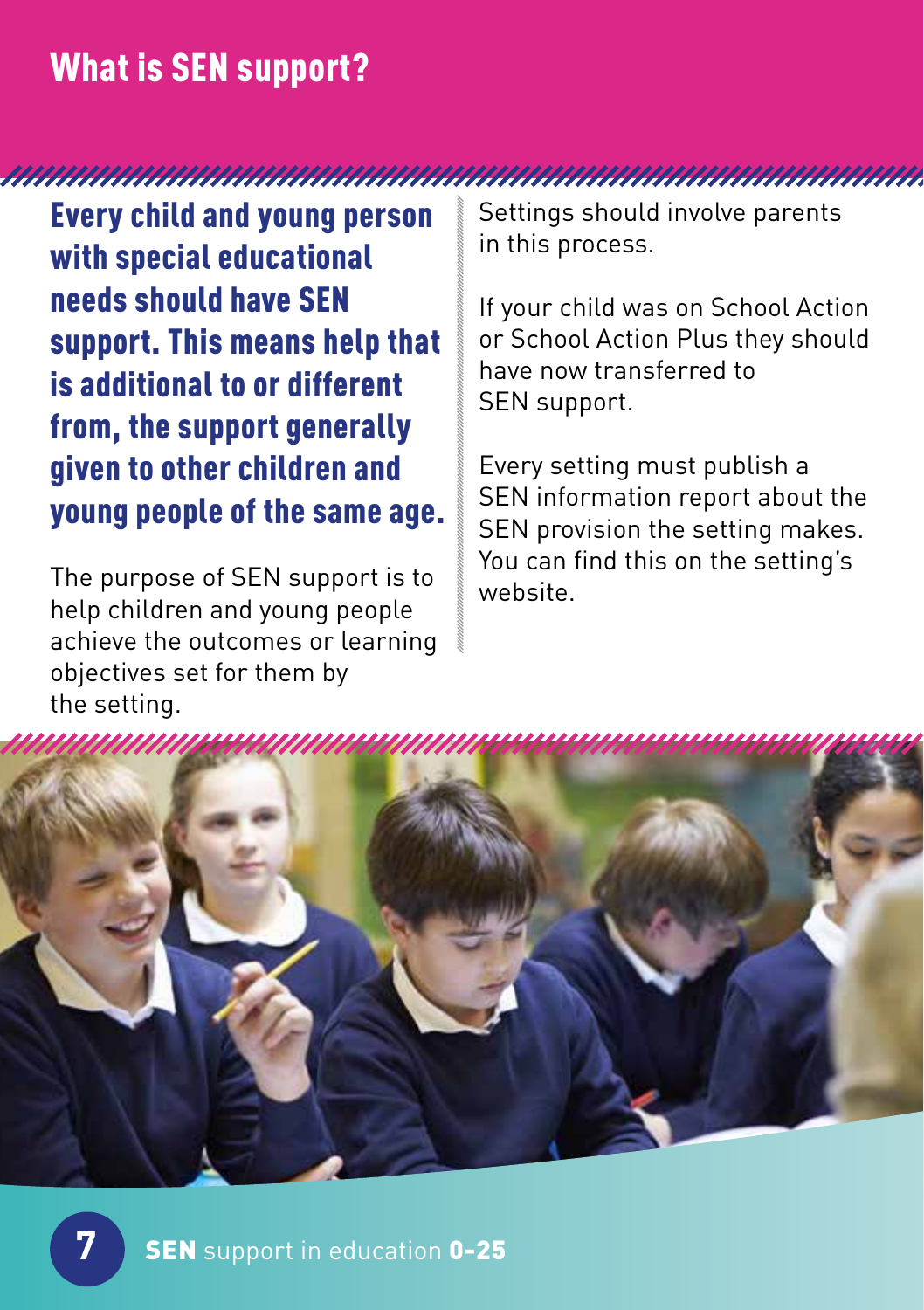You can also ask your child's teacher or the Special Educational Needs Coordinator (SENCo) for information on the SEN provision made by the setting.

#### SEN support can take many forms, including:

- **A special learning programme for your child**
- **Extra help from a teacher or a learning support assistant**
- **Making or changing materials and equipment**
- **Working with your child in a small group**
- **Observing your child in class or at break and keeping records**
- **Helping your child to take part in class activities**
- **Making sure your child has understood things by encouraging them to ask questions and to try something they fnd diffcult**
- **Helping other children work with your child, or play with them at break time**
- **Supporting your child with physical or personal care, such as eating, getting around the setting safely, toileting or dressing**

Children and young people with medical needs should have a Healthcare plan in school. This would usually be separate from any SEN support plan.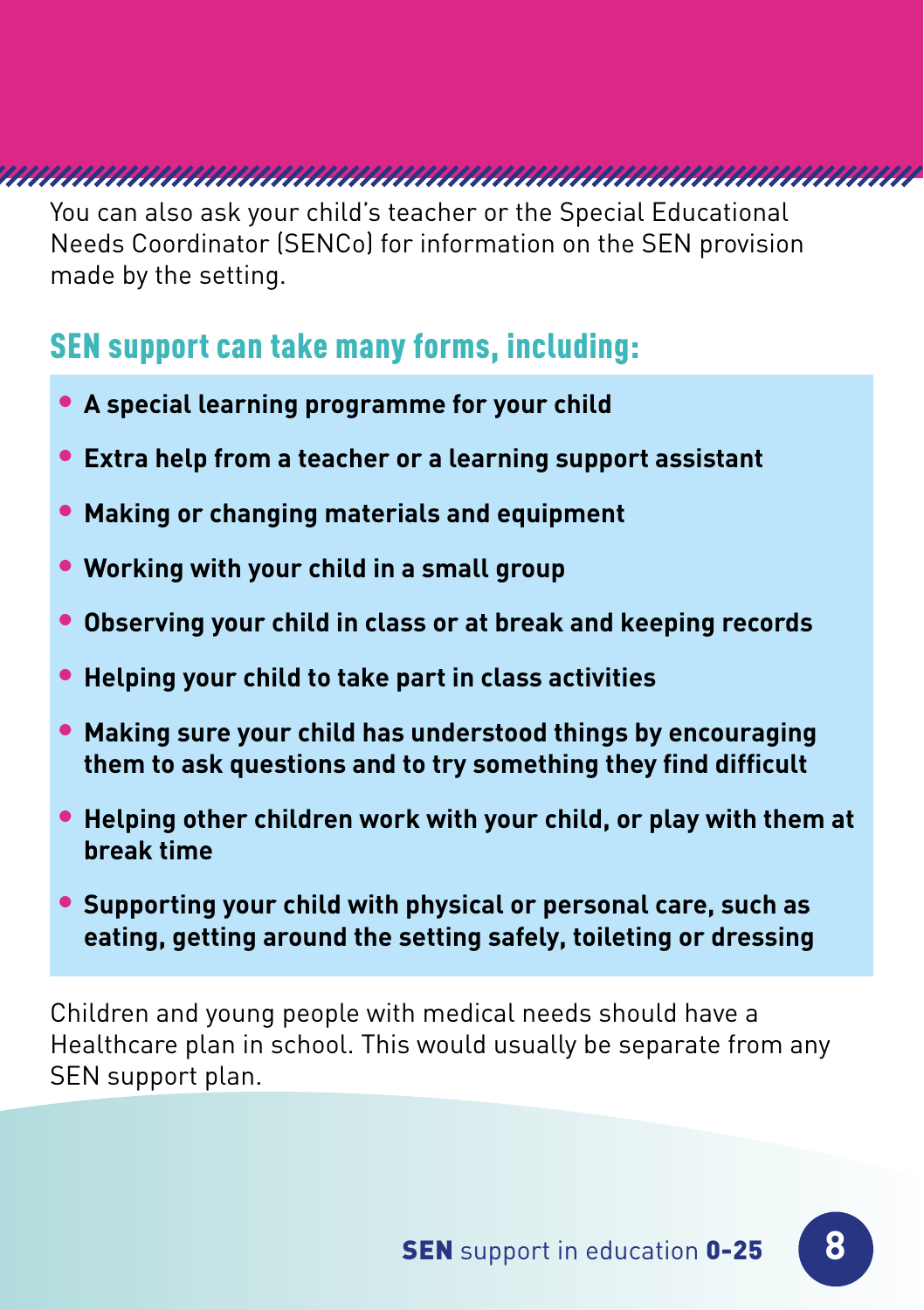Who decides what SEN support my child has?

## 

#### The SEND Code of Practice says:

Class and subject teachers, supported by the senior leadership team, should make regular assessments of progress for all children and young people. These should seek to identify pupils making less than expected progress given their age and individual circumstances. This can be characterised by progress which:

- **Is signifcantly slower than that of their peers starting from the same baseline**
- F**ails to match or better the child or young person'sprevious rate of progress**
- **Fails to close the attainment gap between the child or young person and their peers**
- **Widens the attainment gap (6.17)**

The setting should then decide if your child needs SEN support. They should talk to you and your child about this. If a young person is 16 or older the setting should involve them directly. Settings should aim to identify difficulties early and act quickly to provide SEN support.

Sometimes you may be the first to be aware that your child has some special educational needs. If you think your child may need SEN support you should talk to your child's teacher or to the Special Educational Needs Coordinator (SENCo).

If you are not happy about the support your child has, you can talk to the Special Educational Needs Coordinator (SENCo) or the head teacher.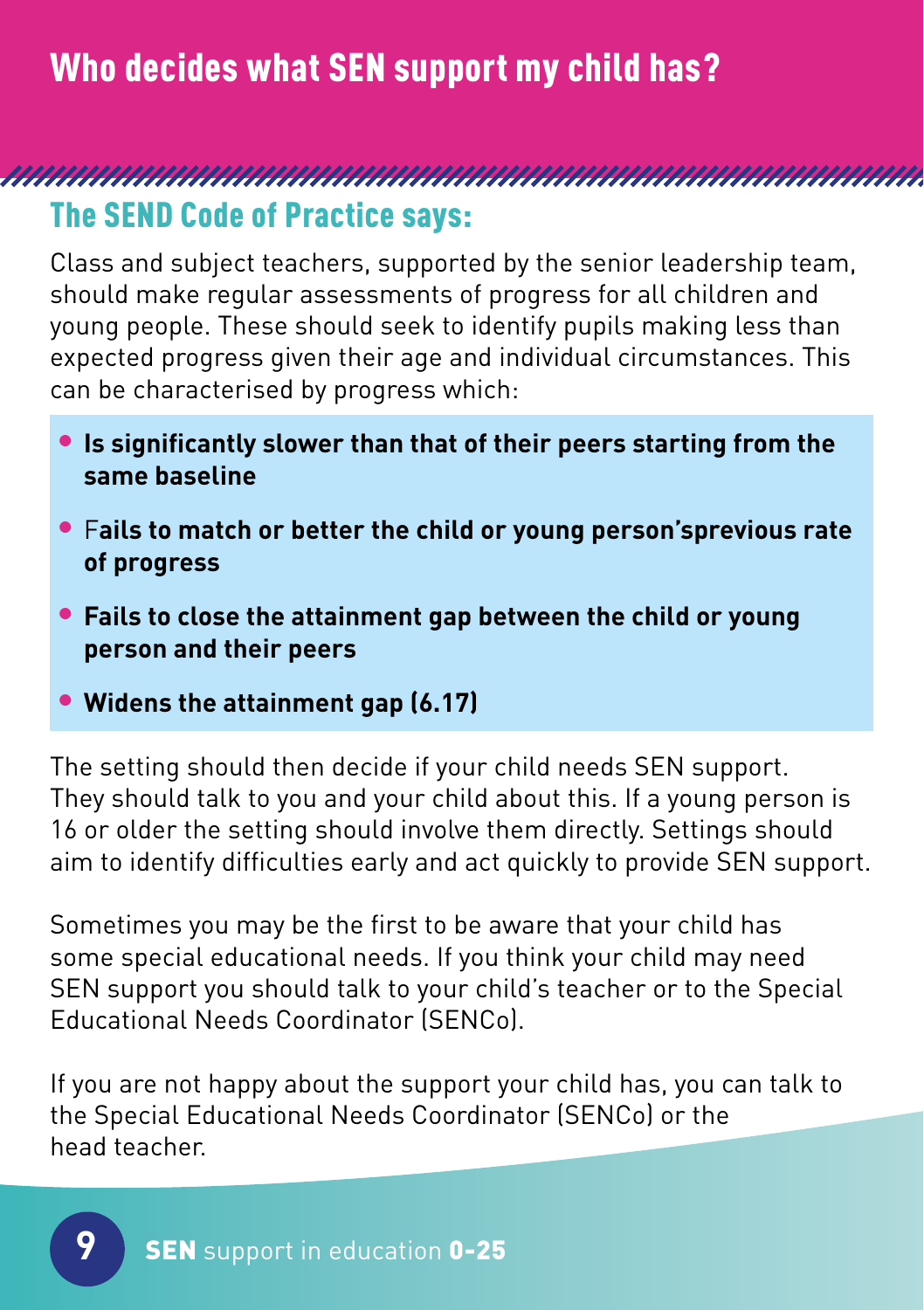## A graduated approach

The SEND Code of Practice says:

,,,,,,,,,,,,,,,,,,,,,,,

• **Where a pupil is identifed as having SEN, settings should take action to remove barriers to learning and put effective special educational provision in place (6.44)** 

#### When your child is identified as having SEN, the setting should use a graduated approach based on four steps. These are:

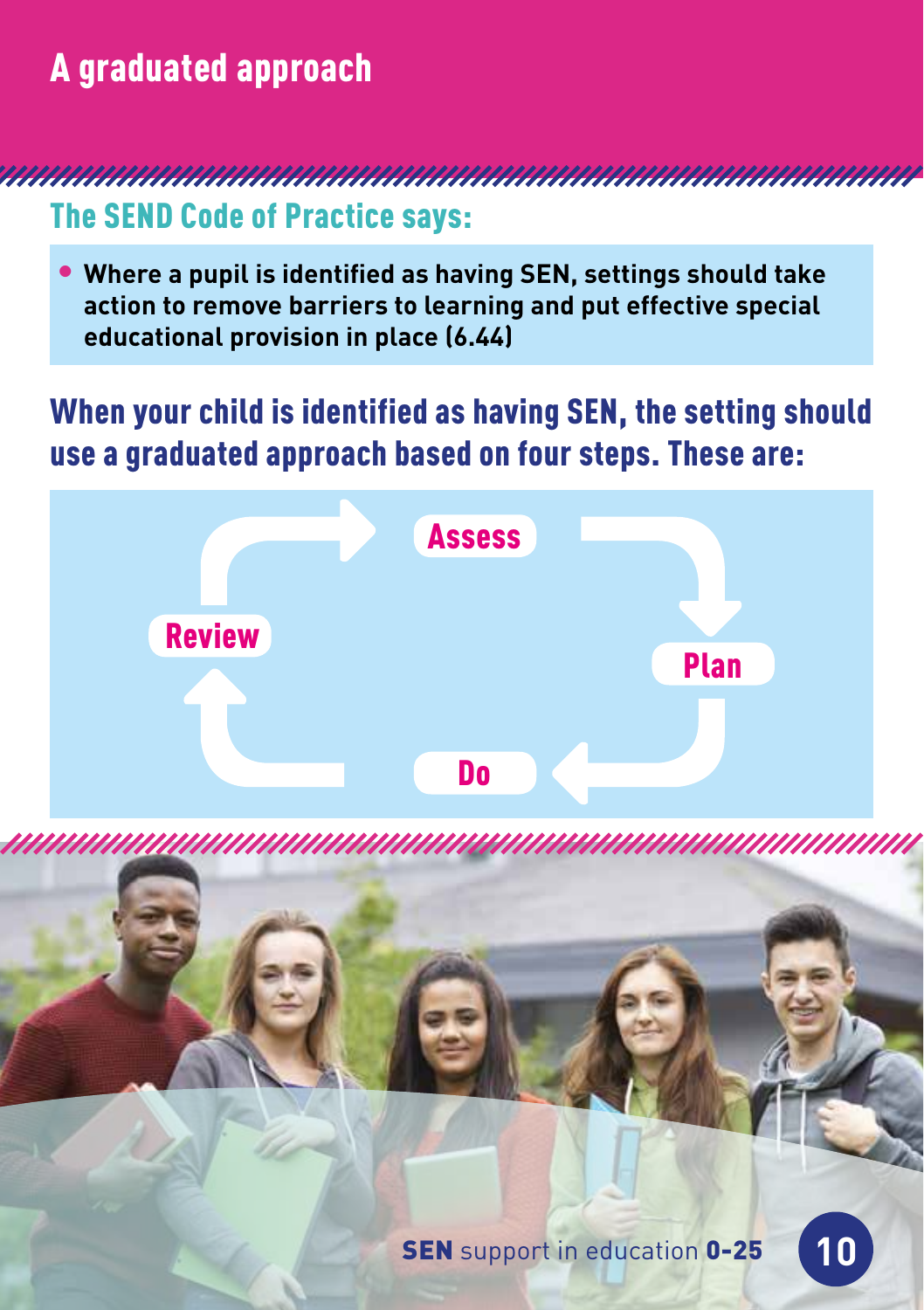

#### Assess

Teaching staff should work with the Special Educational Needs Coordinator (SENCo) to assess your child's needs, so that they give the right support. They should involve you in this and, where possible, seek your child's views.

#### The SEN Code of Practice says:

**Settings should take seriously any concerns raised by a parent (6.45**)

Sometimes settings will seek advice from a specialist teacher or a health professional. They must talk to you about this first before doing so.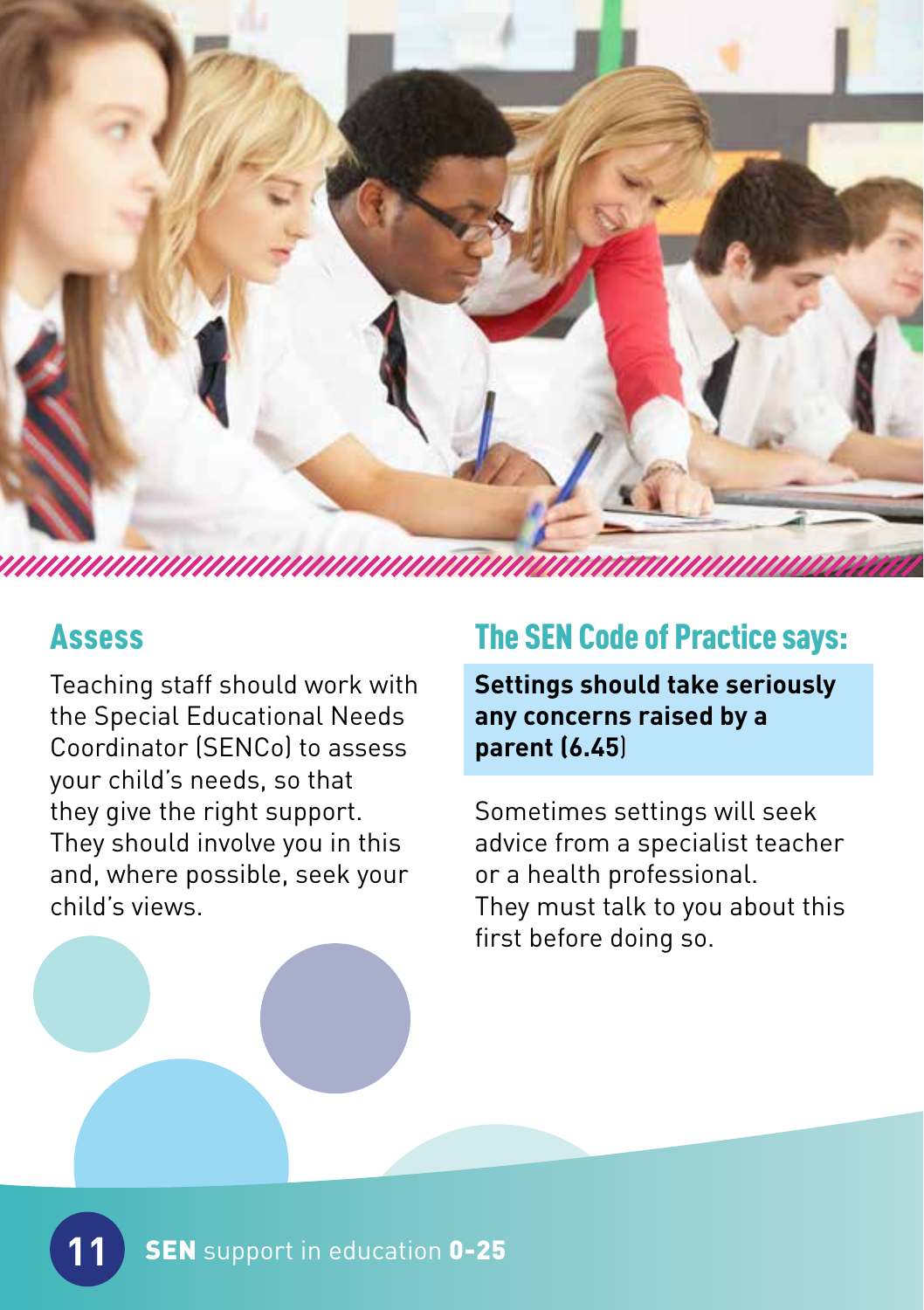#### Plan

If the setting decides that your child needs SEN support it must tell you. The setting should talk with you about the outcomes that will be set, what help will be provided and agree a date for progress to be reviewed. The outcomes will describe what your child will achieve as a result of the additional support.

The school should draw up a plan in writing and share it with you.

#### Do

Your child's class or subject teacher is usually responsible for the work that is done with your child, and should work closely with any teaching assistants or specialist staff involved. The setting should tell you who is responsible for the support your child receives.

The SEND Code of Practice says all those who work with your child should be made aware of their needs, the outcomes sought, the support provided and any teaching strategies or approaches that are required (6.49).

#### Review

The setting should review your child's progress, and the difference that the help your child receives has made, on the date agreed in the plan. You and your child should be involved in the next step.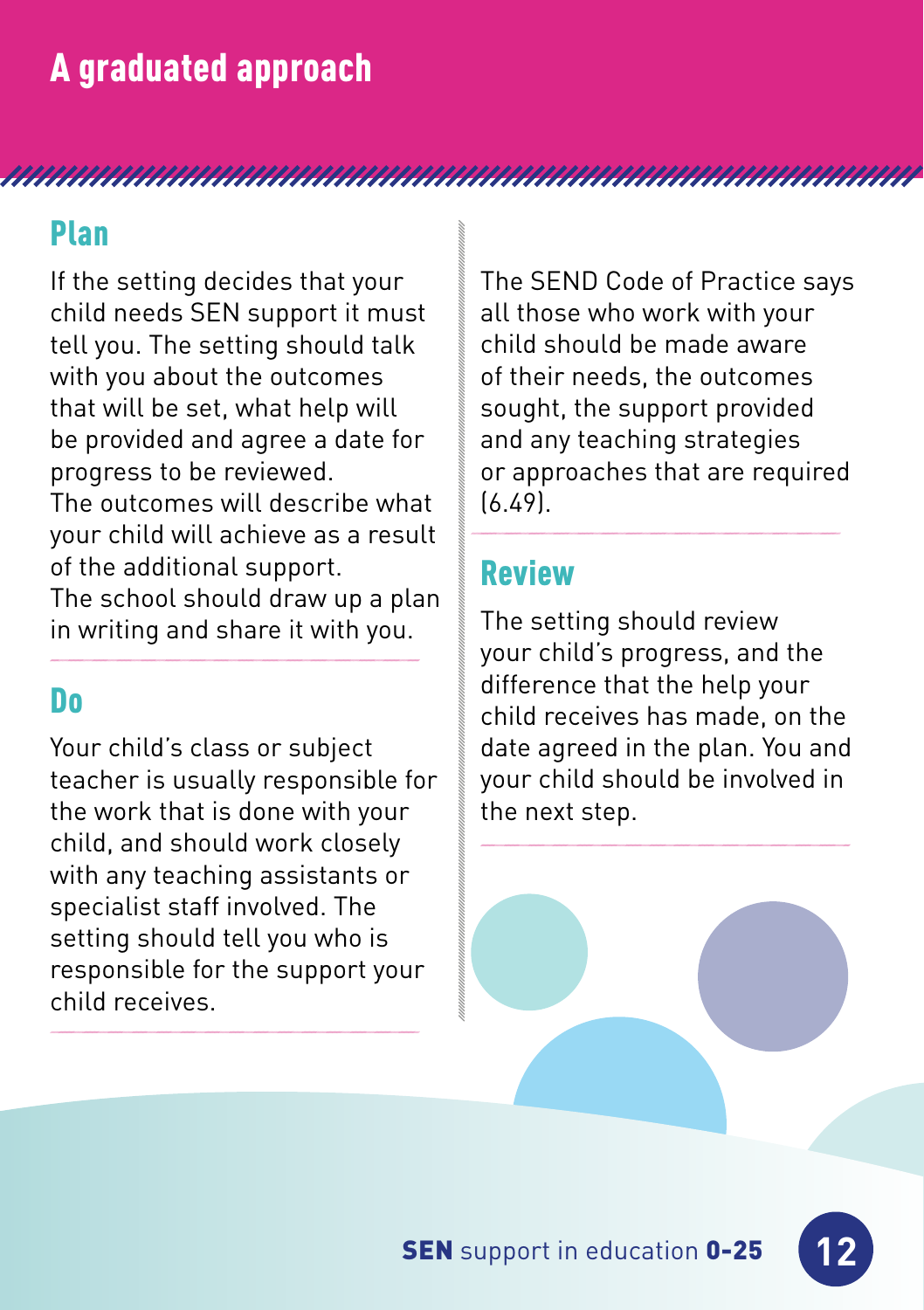## A graduated approach



## The SEND Code of Practice says:

**Settings should meet with parents at least three times a each year (6.65)** 

Sometimes it helps to involve other professionals in further assessment or to support planning the next steps. If your child has not made reasonable progress it will be important to agree with the setting what should happen next.

You and the setting can look at the Local Offer (**www.hertfordshire.gov.uk/ localoffer**) to see what support is available that could help your child achieve their outcomes. For some children and young people, it may be necessary to seek an Education, Health and Care (EHC) needs assessment from the local authority, to identify whether an EHC Plan may be required.

**13**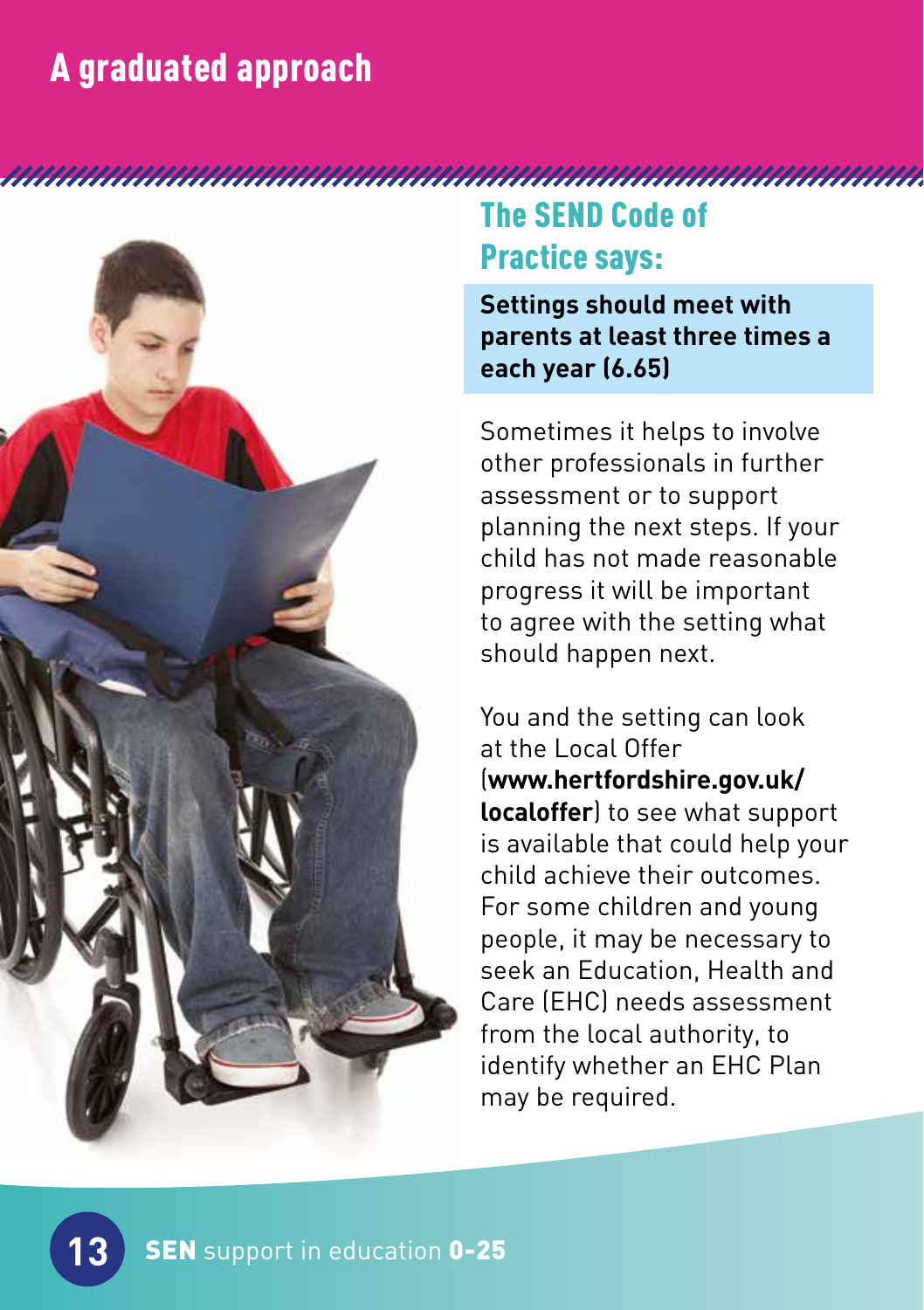## Where can I get more information, advice or support?

You can find out more about SEN Support by:

- **Looking at the SEN information report on your setting's website**
- **Talking to your child's teacher or the Special Educational Needs Coordinator (SENCo)**
- **Looking at the Hertfordshire Local Offer website [www.hertsdirect.org/](www.hertsdirect.org) localoffer**
- **Reading Chapter 6 of the SEND Code of Practice**

You can also get in touch with SENDIASS (Special Educational Needs and Disabilities Information, Advice and Support Service).

This service is free and confdential and they can provide:

- **Impartial information, advice and support via telephone, email and in person**
- **Advice about what to do if you are not happy with the support your child's setting is providing**
- **Information about other organisations, support groups and information services that could help**
- **Information and advice about your rights to request an Education, Health and Care needs assessment**
- **They also provide this service to children and young people with SEN and/or disabilities**

Call: **01992 555847** 

#### Email:

**sendiass@hertfordshire.gov.uk** 

#### Visit:

**<www.hertfordshire.gov.uk/sendiass>**